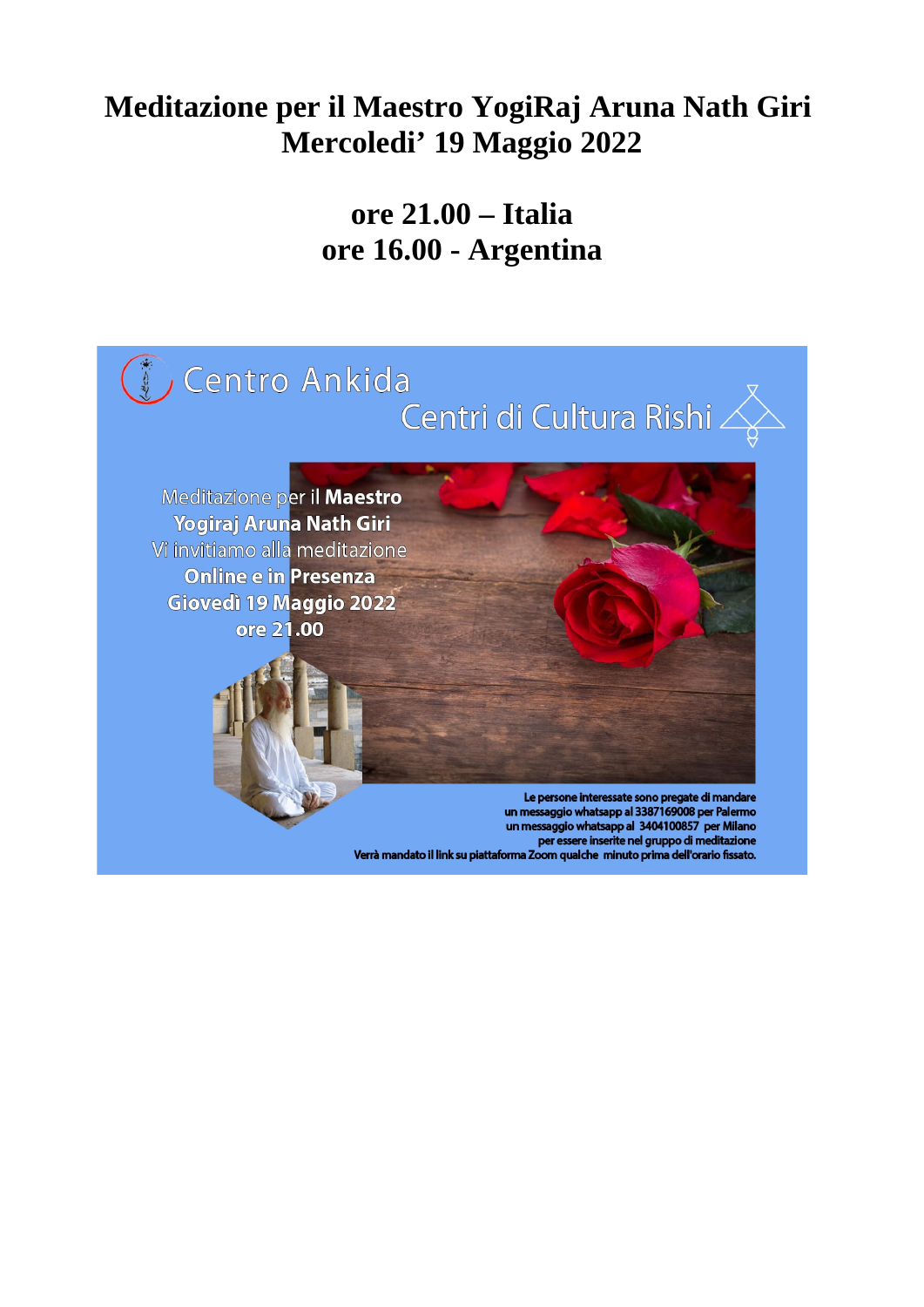# **Canti Sacri Cantos Sagrados**

Gayatry alla Devi Om Guru Natha – pag 53 Gayatry al Maestro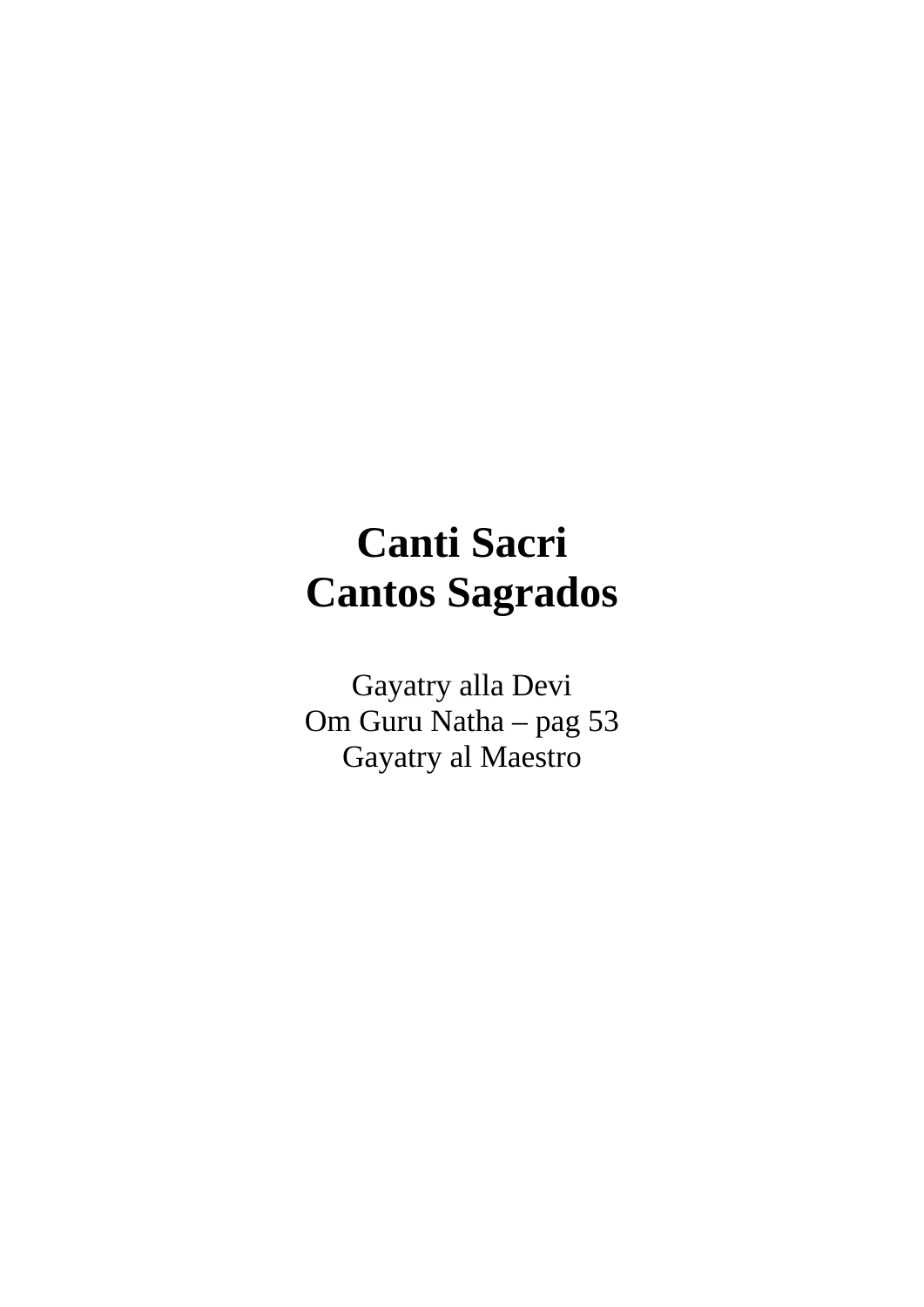**Gayatry alla Devi** 

## **KATIATANAYA VID MAHE KANIAKUMARI DI MAHI** TANO DEVI PRACHODAYATEY OM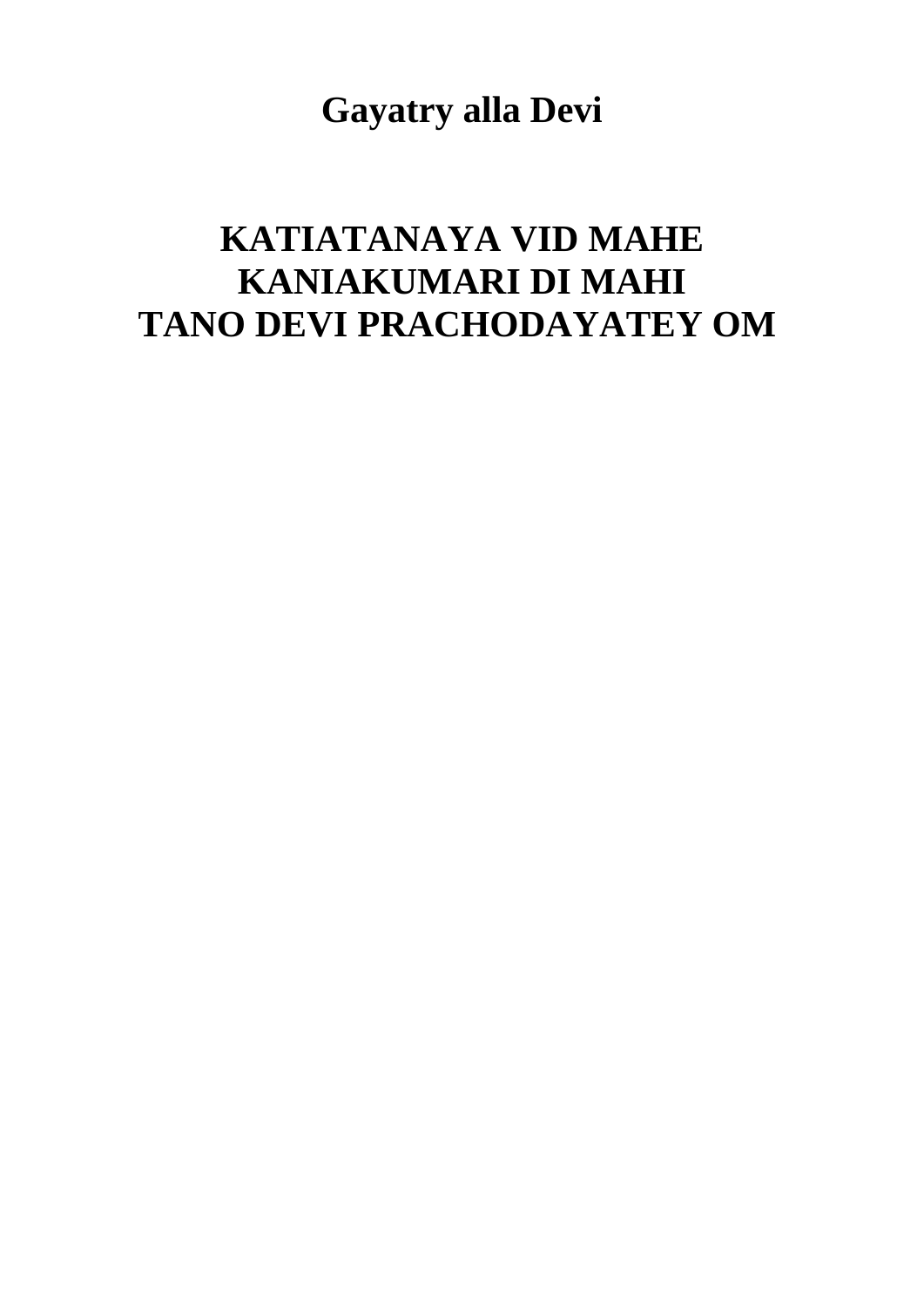#### **OM GURU NATHA**

OM GURU NATHA SHARANAM SHARANAM (2) YAIA GURU NATHA SHARANAM SHARANAM (2)

KALAIDANDA TALAIVA SHARANAM SHARANAM (2) KANAKANANDA SWAMI **SHARANAM SHARANAM (2)** 

OM GURU NATHA...

UMAIALLAL MAGALNI SHARANAM SHARANAM (2) OM GANAPATHIE SHARANAM SHARANAM (2)

OM GURU NATHA...

MATHAMIIZ MUDALVA **SHARANAM SHARANAM (2) MURUGAN WONNADI SHARANAM SHARANAM (2)** 

**OM GURU NATHA...** 

JOTHI SWARUPA SHARANAM SHARANAM (2) SWAMI GITANANDA **SHARANAM SHARANAM (2)** 

**OM GURU NATHA...** 

#### ANANDA SWARUPA SHARANAM SHARANAM (2) YOGI RAJ ARUNA NATH SHARANAM SHARANAM (2)

OM GURU NATHA...